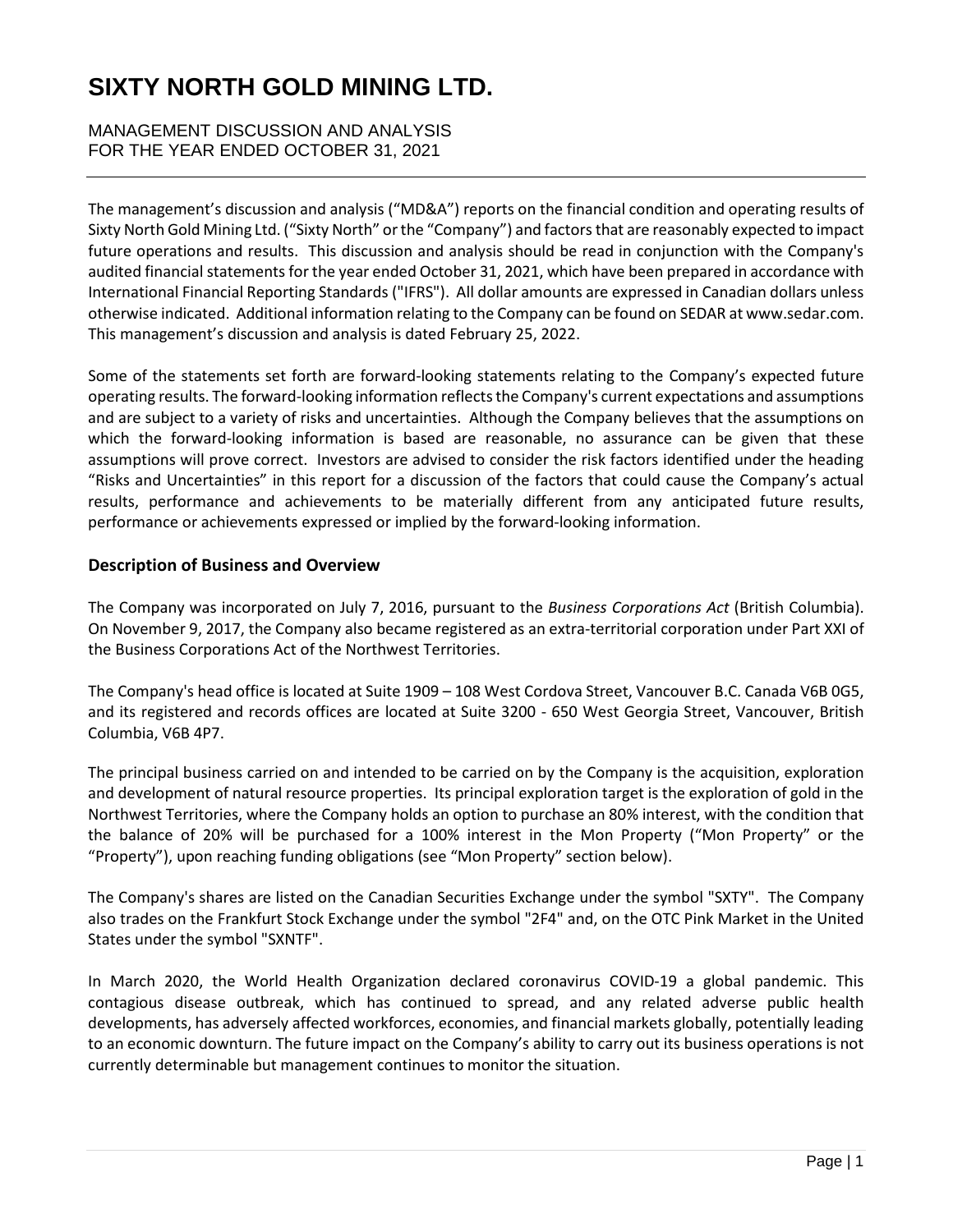MANAGEMENT DISCUSSION AND ANALYSIS FOR THE YEAR ENDED OCTOBER 31, 2021

## **Significant Events and Transactions:**

Significant events and transactions during the year ended October 31, 2021 and to the date of this MD&A include the following:

- On September 15, 2021, the Company issued a total of 2,219,228 common shares with a fair value of \$144,250 to settle \$144,250 in accrued management and investor relations consulting fees.
- On July 9 and August 12, 2021, the Company closed tranches of a non-brokered private placement of 33,475,410 units at \$0.065 per unit to raise gross proceeds of \$2,175,902. Each unit consists of one common share and one non-transferable share purchase warrant exercisable at \$0.10 per common share for two years from the issue date. Certain directors and officers of the Company participated in the private placement. The securities have a hold period of four months and one day restricting resale. In connection with this private placement, the Company paid a cash commission of \$56,341 and issued agent's compensation warrants to purchase up to 816,784 shares, exercisable at \$0.10 per common share for two years from the issue date.
- On February 19, 2021 and March 5, 2021, the Company completed tranches of a non-brokered private placement of 9,232,286 units at \$0.055 per unit to raise gross proceeds of \$507,776. Each unit consists of one common share and one non-transferable share purchase warrant exercisable at \$0.08 per common share for two years from the issue date. The Company's directors and officers participated in the private placement.
- On January 13, 2021, the Company issued a total of 3,746,000 common shares with a fair value of \$243,490 to settle \$187,300 in accrued management and investor relations consulting fees.
- On November 23 and October 29, 2020, the Company completed tranches of a non-brokered private placement of 5,807,846 units at \$0.065 per unit to raise gross proceeds of \$377,510. Each unit consists of one common share and one non-transferable share purchase warrant exercisable at \$0.10 per common share for two years from the issue date. The Company's directors and officers participated in the private placement. The securities have a hold period of four months and one day restricting resale. In connection with this private placement, the Company paid a cash commission of \$5,655 and issued agent's compensation warrants to purchase up to 86,995 shares, exercisable at \$0.10 per common share for two years from the issue date.
- On November 17, 2020, the Company entered into an option agreement ("Agreement") to acquire 100% interest in the Hangstone Property (the "Property"). The Property includes ten mineral claims comprised of an aggregate of 2,102 hectares, and is located in the mining district of the Northwest Territories. The vendor retains a 2% net smelter royalty ("NSR"), half of which may be purchased by the Company for \$1,000,000 any time prior to commercial production. The Company may earn the 100% interest in the Property by paying an aggregate cash of \$575,000, issuing an aggregate of 2,400,000 shares of the Company, and incurring an aggregate of \$1,015,000 exploration expenditures on the property over the period of 5 years. The Company has issued 700,000 shares and paid \$35,000 in option payments.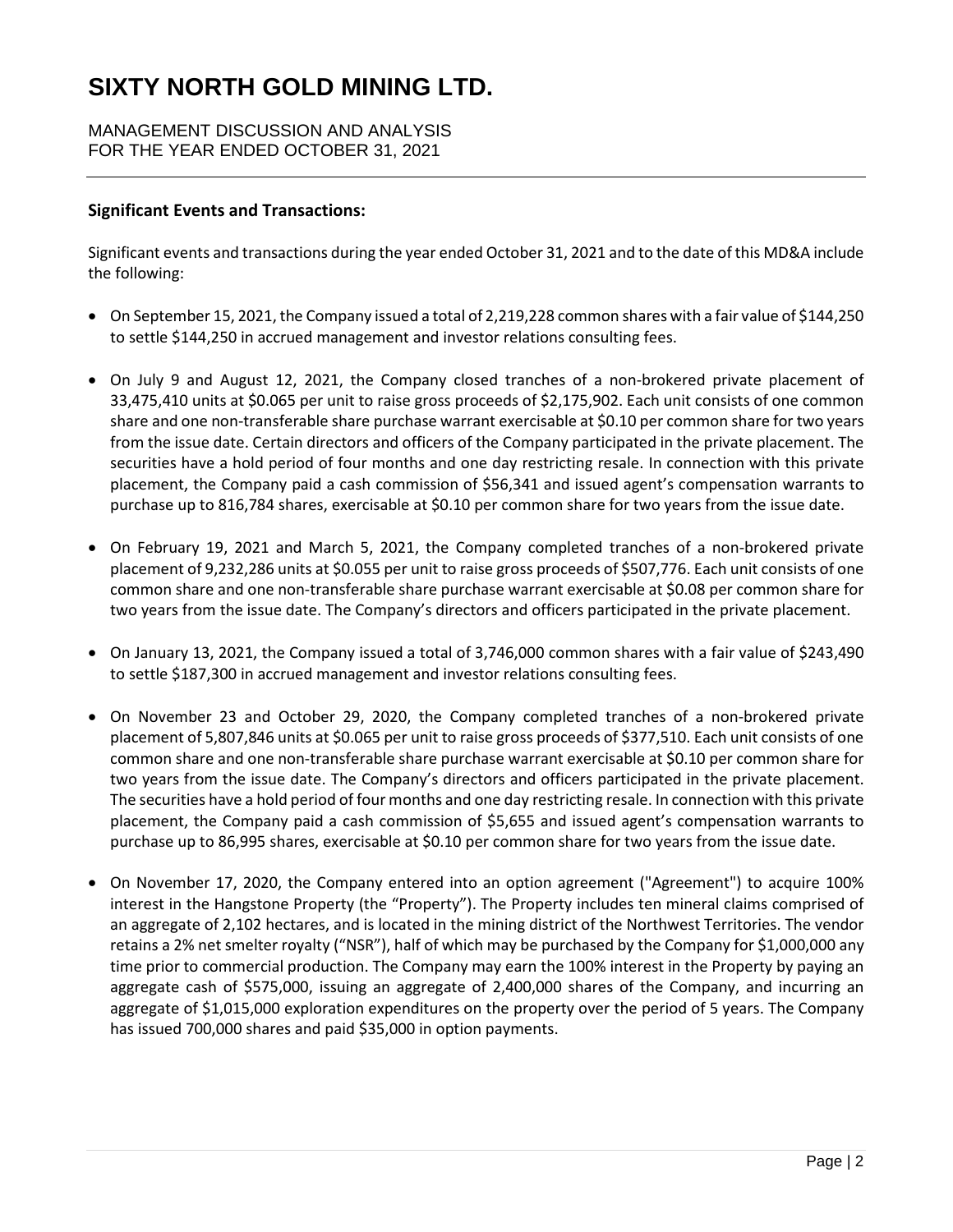MANAGEMENT DISCUSSION AND ANALYSIS FOR THE YEAR ENDED OCTOBER 31, 2021

## **Exploration and Evaluation Assets**

#### **The Mon Property**

The Mon Property is located 45 kilometres north of Yellowknife, Northwest Territories, Canada, and consists of 11 contiguous mining leases and 3 mineral claims comprising an aggregate of 1,536.92 acres.

On July 8, 2016, the Company signed a letter of intent with New Discovery Mines Ltd. ("NDM") and then entered into an option agreement ("Agreement") on September 2, 2016. The Mon Property (the "Property") includes three NDM claims and eleven Mon Property leases, comprised of an aggregate of 1,536.92 acres, and is located in the mining district of the Northwest Territories. On June 14, 2017, the Company and NDM entered into a restated mineral property earn-in agreement ("Restated Agreement") effective as of September 2, 2016, and further amended the Restated Agreement on October 21, 2019 and April 24, 2020. The Property is subject to a pre-existing royalty agreement between NDM and Giauque Holdings Ltd. (the "Royalty Holder"), which provides for a 2.0% net smelter royalty ("NSR") reserved in favour of the Royalty Holder.

Pursuant to the amendment dated April 24, 2020, the Company paid an extension fee of \$150,000 to NDM during the year ended October 31, 2020.

In order to earn an 80% interest in the Property, the Company has committed to incurring cumulative exploration expenditures of at least \$6,000,000 on the Property as follows:

- i) On or before September 30, 2020, the Company shall deposit an additional \$1,500,000 to NDM (paid) to be spent towards exploration expenditures on the Property as agreed on the last approved budget; however, if substantial progress on a new equity financing for the Property is made by that time, the parties in good faith shall agree to extend this date to October 31, 2020;
- ii) On or before April 30, 2021, the Company shall deposit to NDM the balance of funds to make the Company's total exploration expenditures in the Property equal to \$6,000,000; however, if substantial progress on a new equity financing for the Property is made by that time, the parties in good faith shall agree to extend this date to May 31, 2021.

The following summarizes the Company's exploration expenditures that qualify towards \$6,000,000 commitment:

|                                                | October 31,<br>2021 | October 31,<br>2020 |
|------------------------------------------------|---------------------|---------------------|
| Advanced towards or spent on exploration costs | \$4,380,165         | \$3,210,433         |
| <b>Reclamation deposits</b>                    | 419,540             | 116,213             |
|                                                | \$4,799,705         | \$3,326,646         |

As of the date of the MD&A, the Company has incurred \$5,419,706 in exploration expenditures that qualify towards \$6,000,000 commitment.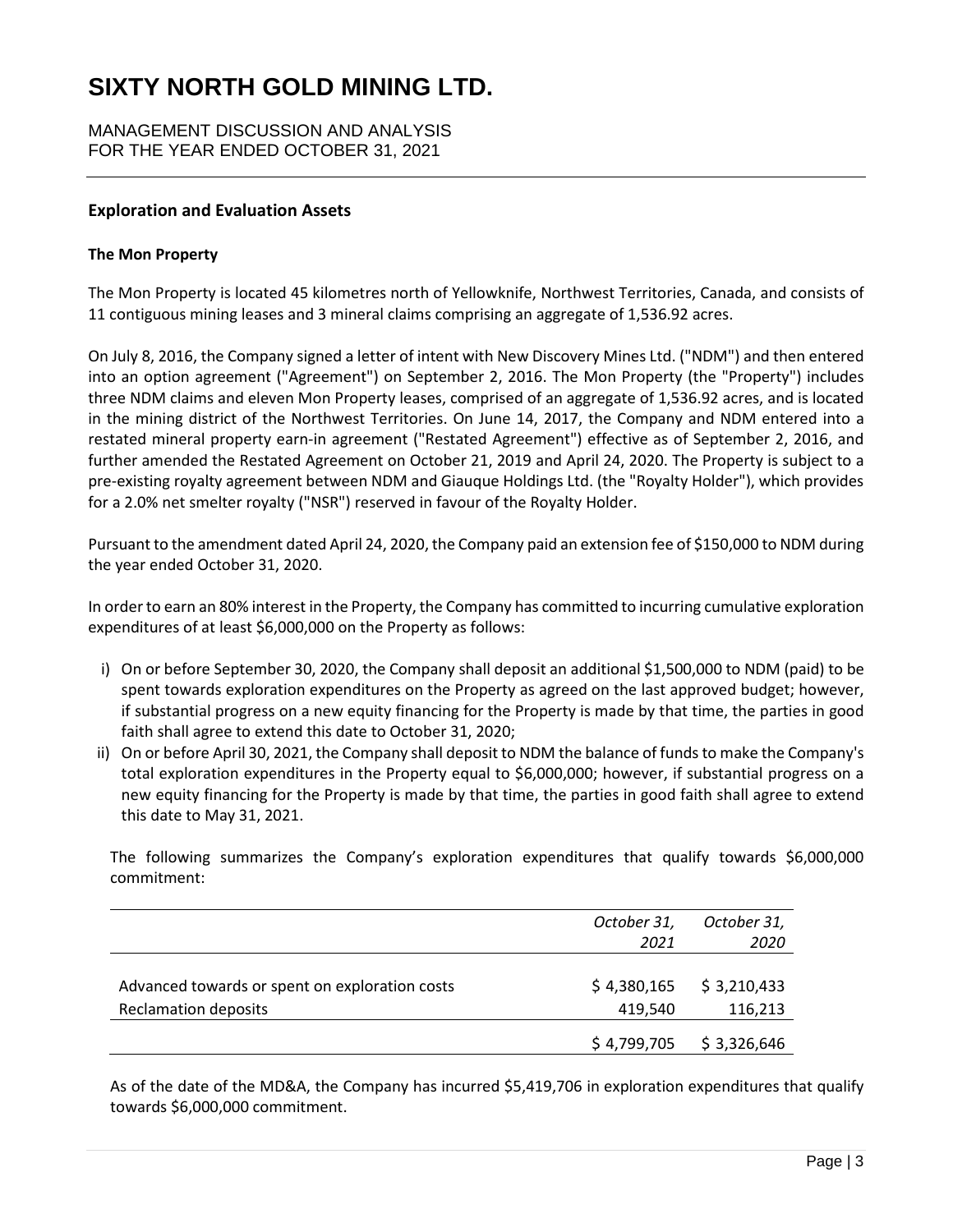## MANAGEMENT DISCUSSION AND ANALYSIS FOR THE YEAR ENDED OCTOBER 31, 2021

In the event that the Company earns its 80% interest in the Property, it will purchase the remaining 20% carried interest held by NDM by the issuance to NDM of the number of common shares of the Company equal to 25% of the total issued and outstanding shares of the Company at that time. NDM will also receive additional common shares of the Company to maintain its twenty-five percent interest of the total issued and outstanding shares of the Company, until the total expenditures specifically for the exploration and development of the A-Zone on the Property reaches a total of \$6,000,000. NDM is a private company that is 50% owned and controlled by the President and CEO of the Company.

In addition, the Property is subject to a minimum annual advanced royalty payment to the Royalty Holder of US\$20,000, which commenced in January 2017, and is payable on or before January 30th of each year. A deduction of 20% of all advance royalty payments may be made from the first year's NSR payments, and thereafter the balance of the advanced royalty payments may be deducted from future NSR payments. As of the date of the MD&A, the Company has paid US\$120,000 (\$156,532) in advance royalty payments.

The Mon Property is an exploration stage property with no mineral reserves or resources as of this report date.

A Technical Report dated December 11, 2017, on the Property was prepared by David DuPre, P. Geo., and Kevin Fitzpatrick, P.Eng., the "qualified persons", as defined under National Instrument 43-101 ("NI 43-101") and can be viewed on www.sedar.com.

## **The Hangstone Property**

On November 17, 2020, the Company entered into an option agreement ("Agreement") to acquire 100% interest in the Hangstone Property (the "Property"). The Property includes ten mineral claims comprised of an aggregate of 2,102 hectares, and is located in the mining district of the Northwest Territories. The vendor retains a 2% net smelter royalty ("NSR"), half of which may be purchased by the Company for \$1,000,000 any time prior to commercial production.

The Company may earn the 100% interest in the Property by:

- i) Paying \$15,000 in cash (paid), issuing 300,000 shares of the Company (issued), and incurring \$15,000 expenditures (incurred) on the Property upon signing the Agreement;
- ii) Paying \$20,000 in cash (paid), issuing 400,000 shares of the Company (issued), and incurring \$80,000 expenditures on the Property on or before first anniversary of the Agreement date;
- iii) Paying \$30,000 in cash, issuing 500,000 shares of the Company, and incurring \$120,000 expenditures on the Property on or before second anniversary of the Agreement date;
- iv) Paying \$60,000 in cash, issuing 500,000 shares of the Company, and incurring \$200,000 expenditures on the Property on or before third anniversary of the Agreement date;
- v) Paying \$150,000 in cash, issuing 700,000 shares of the Company, and incurring \$300,000 expenditures on the Property on or before forth anniversary of the Agreement date; and
- vi) Incurring \$300,000 expenditures on the Property on or before fifth anniversary of the Agreement date.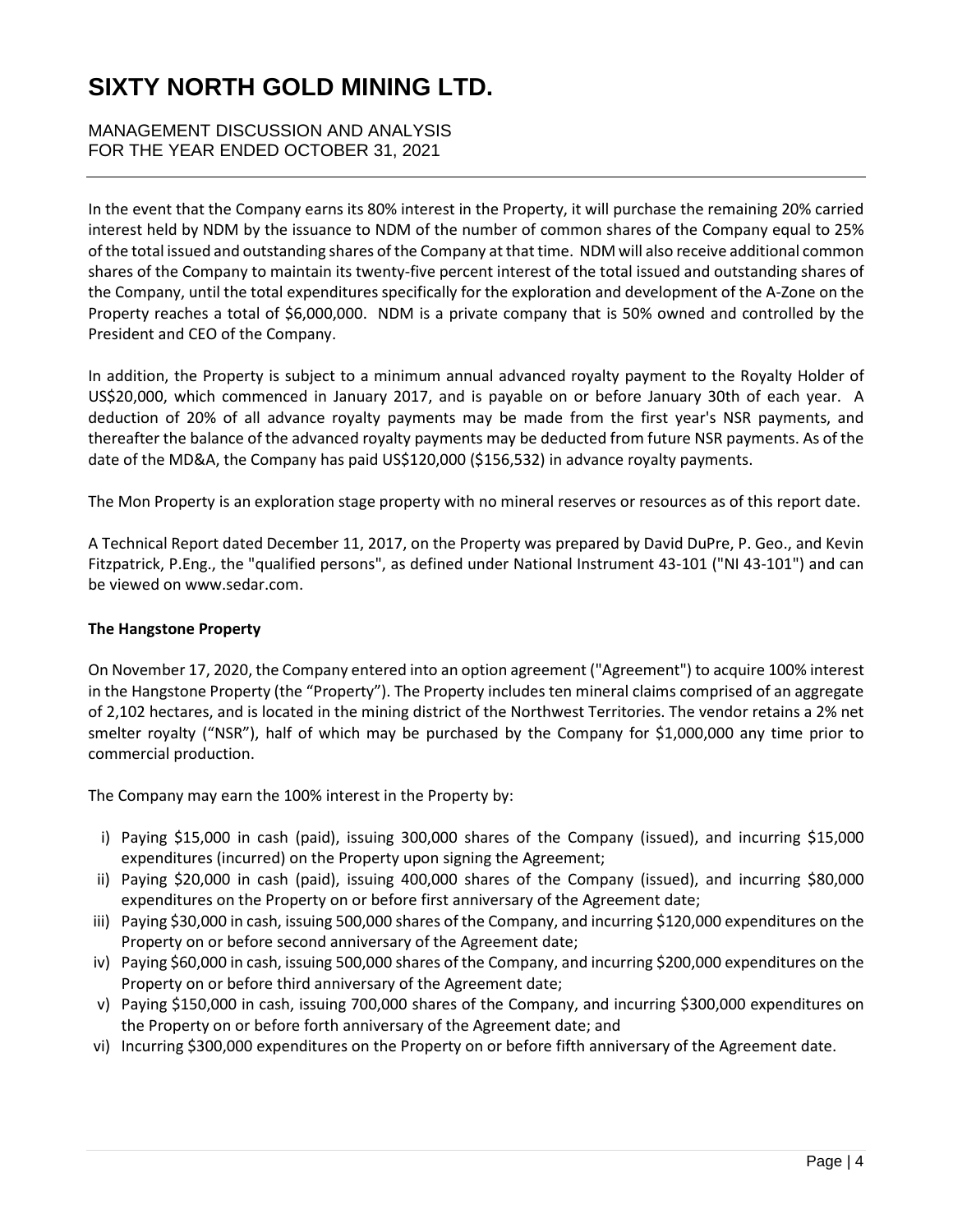## MANAGEMENT DISCUSSION AND ANALYSIS FOR THE YEAR ENDED OCTOBER 31, 2021

As per the terms of the Agreement, the Company has right to defer expenditures on the property for any period by one year. On October 14, 2021, the Company exercised its right to defer first year anniversary expenditures (Note 4b (ii)) of \$80,000 by one year.

### **Overall Performance and Results of Operations**

#### Year ended October 31, 2021

The Company incurred a net loss of \$712,559 during the year ended October 31, 2021 compared to a net loss of \$618,896 during the year ended October 31, 2020. The significant changes were as follows:

- Investor relations expenses increased to \$255,596 (2020 \$164,310). The difference is primarily due to increase in investor relations consulting fee in relation to financing activities.
- Professional fees of \$148,209 (2020 \$100,678) include accounting, legal and audit expense. The increase is due to the increase in professional services availed in relation to financing activities.
- Share based payments of \$75,654 (2020 \$111,894) relate to stock options granted and vested during the period.

#### Three months ended October 31, 2021

The Company incurred a net loss of \$228,147 during the three months ended October 31, 2021 compared to a net loss of \$274,417 during the three months ended October 31, 2020. The significant changes were as follows:

- Investor relations expenses increased to \$66,924 (2020 \$34,957). The difference is primarily due to increase in investor relations consulting fee.
- Professional fees of \$36,286 (2020 \$67,461) include accounting, legal and audit expense. The decrease is due to the decrease in professional services availed during the period.
- General and administration expenses of \$9,049 (2020 \$3,487) increased with increase in insurance and office expense.
- Share based payments of \$71,884 (2020 \$111,894) relate to stock options granted and vested during the period.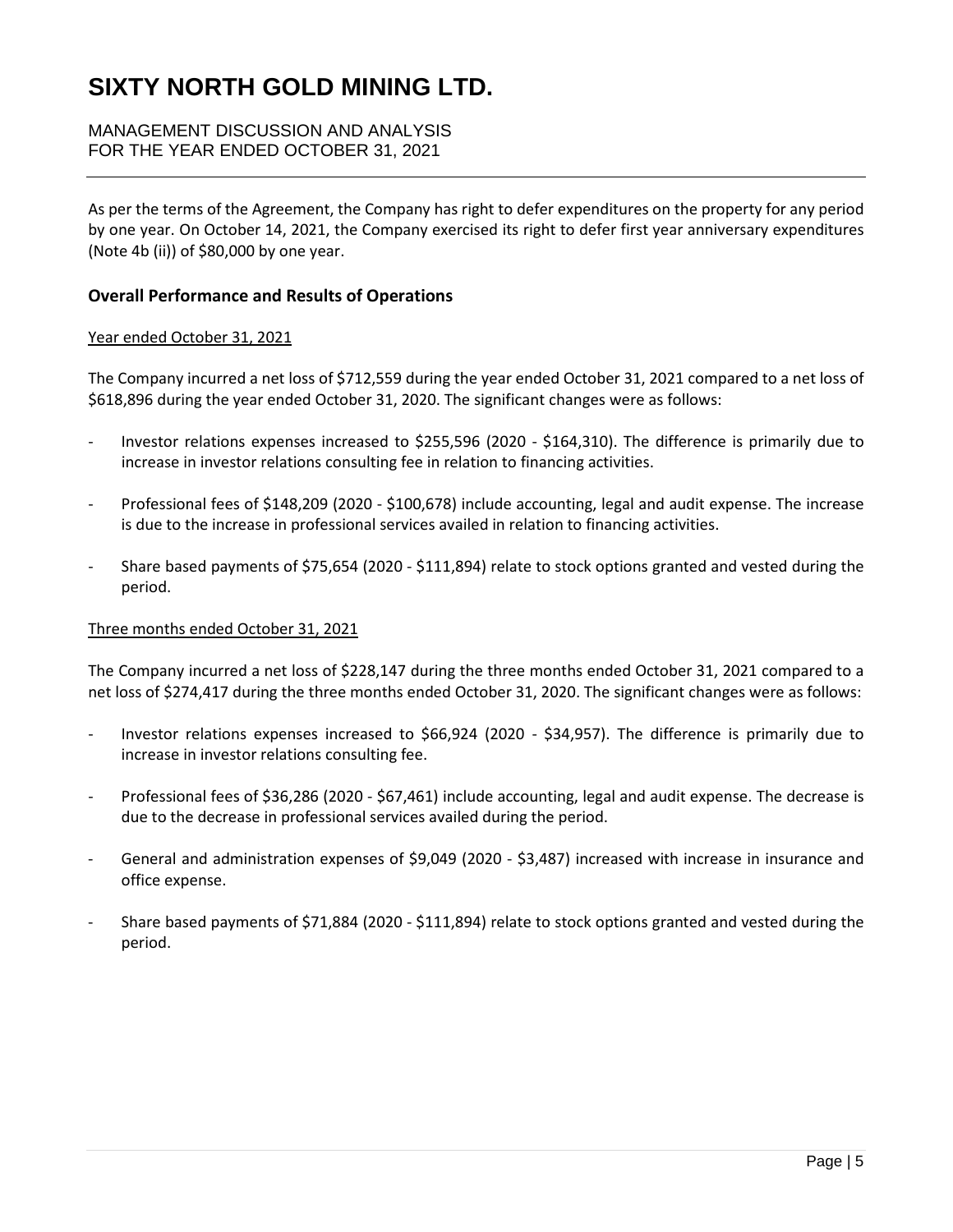MANAGEMENT DISCUSSION AND ANALYSIS FOR THE YEAR ENDED OCTOBER 31, 2021

### **Summary of Quarterly Results:**

| <b>Period Ended</b>                                | 2021<br><b>Oct 31</b> | 2021<br>Jul 31 | 2021<br>Apr 30 | 2021<br><b>Jan 31</b> | 2020<br><b>Oct 31</b> | 2020<br><b>Jul 31</b> | 2020<br>Apr 30 | 2020<br>Jan 31 |
|----------------------------------------------------|-----------------------|----------------|----------------|-----------------------|-----------------------|-----------------------|----------------|----------------|
| <b>Operation expenses</b>                          | (235, 730)            | (166, 087)     | (142,070)      | (176,255)             | (274, 417)            | (125,106)             | (109, 816)     | (113, 421)     |
| Net earnings (loss)                                | (228, 147)            | (166, 087)     | (142,070)      | (176, 255)            | (274, 417)            | (125,106)             | (109, 816)     | (109, 557)     |
| (Loss) earnings per<br>share, basic and<br>diluted | (0.00)                | (0.00)         | (0.00)         | (0.00)                | (0.00)                | (0.00)                | (0.00)         | (0.00)         |

### **Liquidity and Solvency**

As at October 31, 2021, the Company had cash of \$1,067,749 and working capital of \$1,116,202. The Company does not expect to generate revenues in the near future and will require additional funds to meet its commitments under the earn-in agreement with NDM and to continue operations. If the Company does not raise the required funds, it may not be able to meet its ongoing obligations. These circumstances may cast significant doubt as to the Company's ability to continue as a going concern and the appropriateness of the use of accounting principles applicable to a going concern.

During the year ended October 31, 2021, the primary uses of cash were operating activities - \$520,877 (2020 - \$240,398), reclamation deposits of \$303,327 (2020 - \$nil), and exploration and evaluation expenditures of \$1,235,952 (2020 - \$1,036,152). The primary source of cash was issuance of shares for \$2,836,217 (2020 - \$1,420,257), net of issue cost.

The Company is closely monitoring its cash requirements and evaluating various strategic and short-term alternatives.

There is no guarantee that the Company will obtain further future funding, and the amount, timing and nature of financing may be materially impacted by the economic climate in capital markets.

## **Off-Balance Sheet Arrangements**

The Company has no off-balance sheet arrangements other than those described elsewhere in this report.

#### **Critical Accounting Polices and Estimates**

Certain carrying amounts of assets and liabilities require judgements, assumption and estimates as the basis for determining the stated amounts. Examples of significant estimates made by management include the determination of mineralized reserves, estimating the fair values of financial instruments, impairment of longlived assets, reclamation and rehabilitation provisions, valuation allowances for future income tax assets and assumptions used for valuation of warrants and share-based compensation. Actual results may differ from those estimates.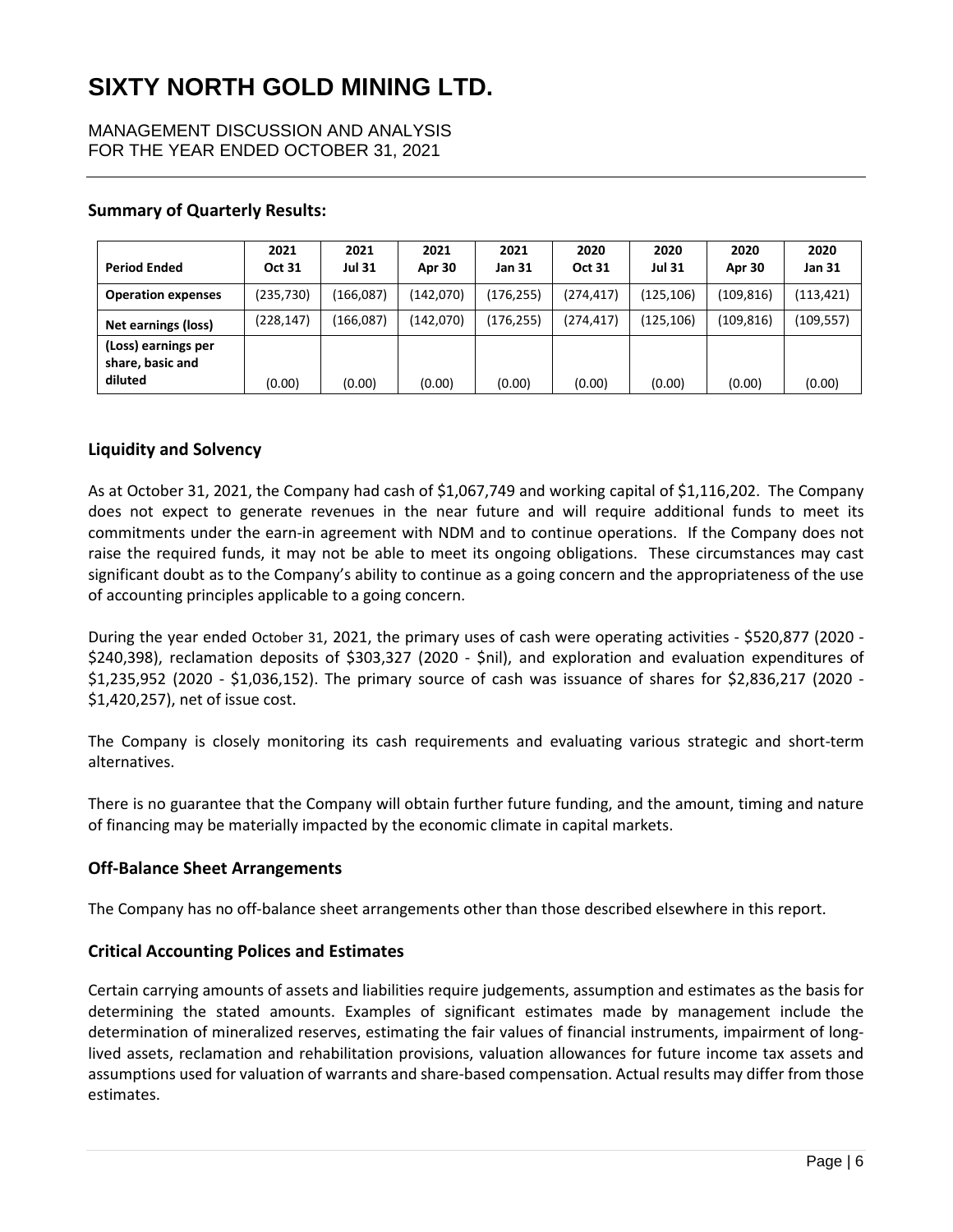MANAGEMENT DISCUSSION AND ANALYSIS FOR THE YEAR ENDED OCTOBER 31, 2021

A detailed summary of all of the Company's significant accounting policies is included in Note 3 to the annual audited financial statements for the year ended October 31, 2021.

### **Risks and Uncertainties**

The Company does not own the Mon Property, and only has a right to earn an interest therein pursuant to an option agreement. The Company must expend a total of \$6,000,000 on the Mon Property in order to acquire an 80% interest in the project, and then may acquire NDM's 20% interest by issuing shares, subject to a 2.0% net smelter returns royalty. There is no assurance that the Company's mineral exploration and development activities will result in any discoveries of commercial bodies of ore.

There is no assurance that additional funding will be available for further operations or to fulfill its obligations under the applicable agreements. If the Company is unsuccessful in raising further funds, it may not earn any interest in the Mon Property.

Companies in the mineral and exploration and development industry are subject to many risks including, but not limited to, infrastructure, government regulations, environmental issues, metal prices and currency fluctuations and uninsured and litigation risks. There is no assurance that the Company will be able to establish a practical working relationship with any First Nations in the area which would allow it to ultimately develop the Property.

Furthermore, the availability of services such as drilling contractors and geological service companies, and/or the terms on which these services are provided, may be adversely affected by global economic impacts on such service providers. Adverse effects on the capital markets generally may make the raising of capital by equity or debt financing much more difficult, and the Company is dependent upon the capital markets to raise further financing.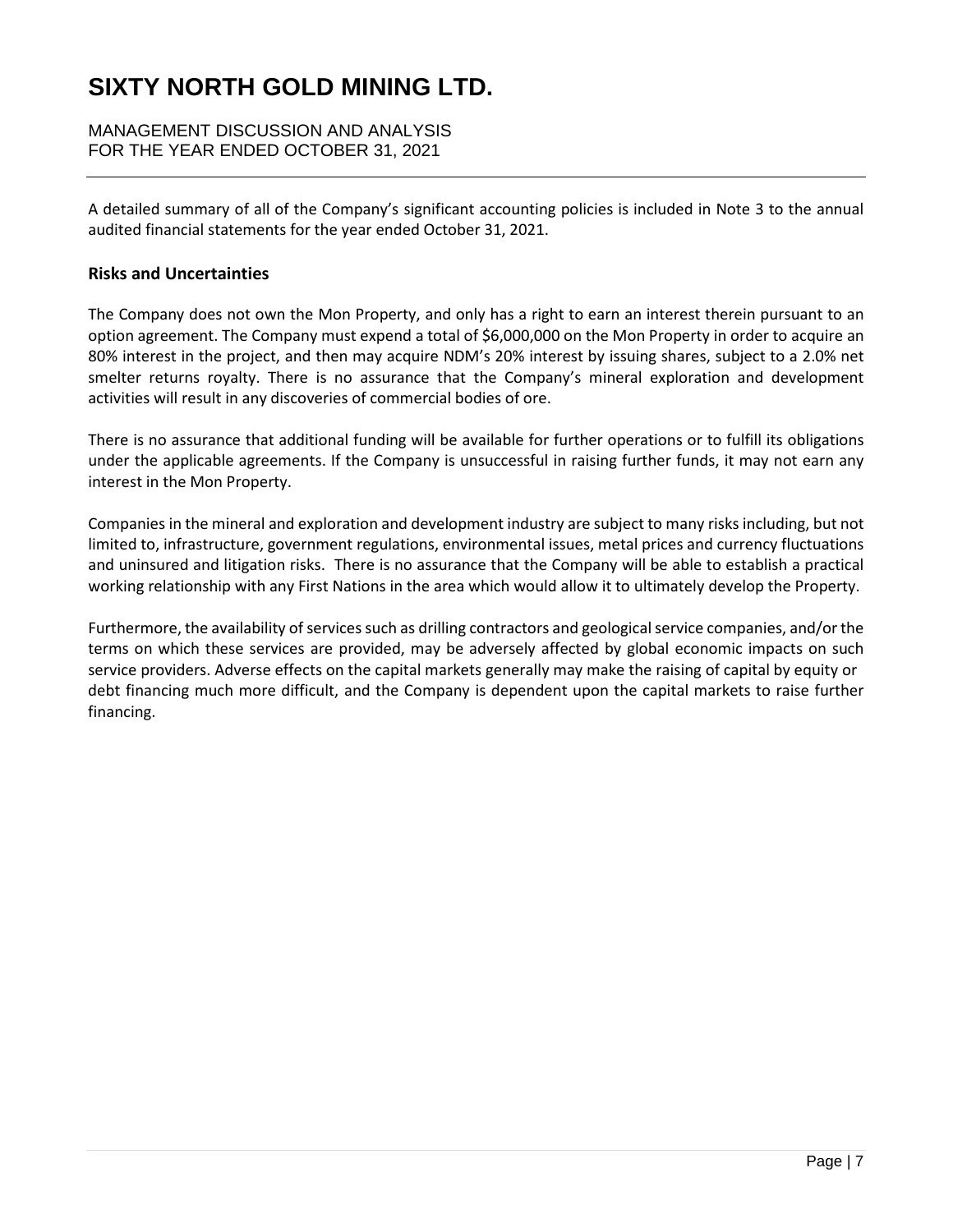MANAGEMENT DISCUSSION AND ANALYSIS FOR THE YEAR ENDED OCTOBER 31, 2021

## **Related Party Transactions**

The Company defines key management personnel as officers and directors of the Company and/or entities controlled by them. During the year ended October 31, 2021, the Company incurred the following key management compensation charges:

|                                               | Year ended October 31, |         |  |
|-----------------------------------------------|------------------------|---------|--|
|                                               | 2021                   | 2020    |  |
|                                               | (5)                    | (\$)    |  |
| <b>Management fees</b>                        |                        |         |  |
| Company controlled by the VP Corporate        |                        |         |  |
| Development (former President & CEO),         |                        |         |  |
| Ronald Handford                               | 60,000                 | 60,000  |  |
| Director and CFO, John Campbell               | 60,000                 | 60,000  |  |
| Company controlled by the President           |                        |         |  |
| & CEO, Dr. Dave R. Webb                       | 60,000                 | 60,000  |  |
|                                               | 180,000                | 180,000 |  |
| Investor relations consulting fee             |                        |         |  |
| Director (former President & CEO), Gavin Kirk | 20,000                 | 51,000  |  |
| Total                                         | 200,000                | 231,000 |  |

On August 24, 2020, the Company granted 2,200,000 options to directors and officers of the Company. These options have an exercise price of \$0.08 per share and expire on August 24, 2025. The fair value of the stock options was estimated at \$110,637, using the Black-Scholes pricing model assuming risk-free interest rate of 0.35%, expected life of 5 years and expected volatility of 131%.

During the year ended October 31, 2020, the Company recorded share-based payments of \$70,295 for options granted to directors and officers of the Company. (2020 - \$110,637).

During the year ended October 31, 2021, the Company incurred the following exploration and evaluation assets expenditure with the related parties:

- a) The Company paid \$25,904 (US \$20,000) (2020 \$26,594) in annual advance royalty payments to Giauque Holdings Ltd ("Giauque"), a company controlled by the President & CEO.
- b) The Company paid \$105,696 (2020 \$10,700) in Mon Property exploration expenditures to DRW Geological Consultants Ltd. ("DRW"), a company controlled by the President & CEO.
- c) The Company paid \$96,315 (2020 \$2,817) in administration fee for Mon Property exploration expenditures to New Discovery Mines Ltd. ("NDM"), a company 50% owned by the President & CEO.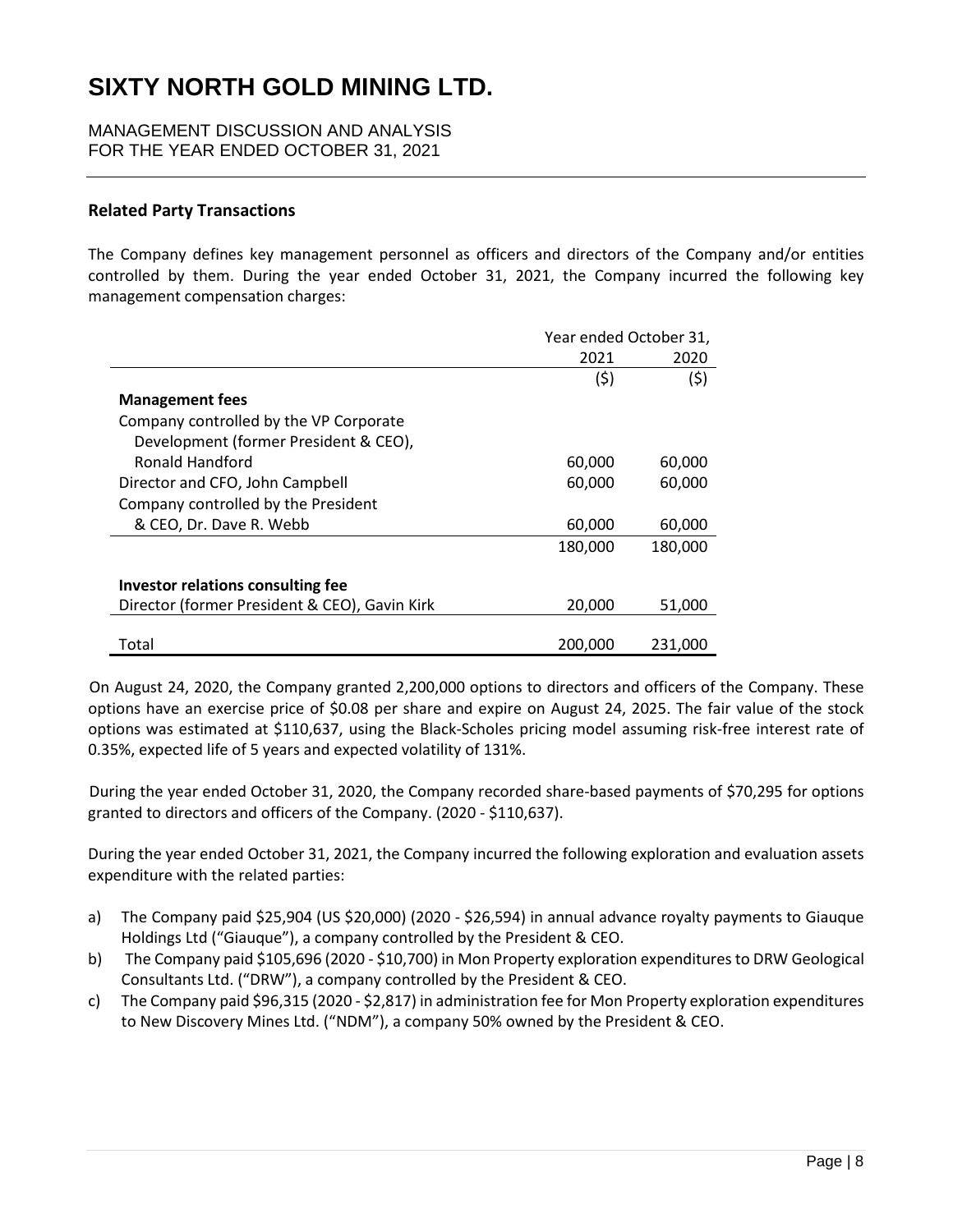MANAGEMENT DISCUSSION AND ANALYSIS FOR THE YEAR ENDED OCTOBER 31, 2021

#### Related Party Balance

As at October 31, 2021, accounts payable and accrued liabilities include \$30,000 (2020 - \$151,000) payable to directors, officers, and companies controlled by directors and officers for accrued fees.

#### Other Transactions

*During the year ended October 31, 2021:* 

Fees of \$90,000 to the Vice-President, Corporate Development were settled by the issuance of 1,615,384 common shares.

Fees of \$90,000 to the Chief Financial Officer were settled by the issuance of 1,615,384 common shares.

Fees of \$51,000 to a director and former President & CEO were settled by issuance of 946,153 common shares.

Fees of \$92,300 to the President & CEO were settled by issuance of 1,661,384 common shares.

On July 9, 2021, the Company closed a tranche of a non-brokered private placement of 21,981,150 units at \$0.065 per unit to raise gross proceeds of \$1,428,775. Each unit consists of one common share and one non-transferable share purchase warrant exercisable at \$0.10 per common share for two years from the issue date. Certain directors and officers of the Company participated in the private placement. The securities have a hold period of four months and one day restricting resale.

On February 19, 2021, the Company closed a non-brokered private placement of 7,012,286 units at \$0.055 per unit to raise gross proceeds of \$385,676. Each unit consists of one common share and one non-transferable share purchase warrant exercisable at \$0.08 per common share for two years from the issue date. Certain directors and officers of the Company participated in the private placement. The securities have a hold period of four months and one day restricting resale.

On November 23, 2020, the Company completed the final tranche of a non-brokered private placement of 3,410,546 units at \$0.065 per unit to raise gross proceeds of \$221,685. Each unit consists of one common share and one non-transferable share purchase warrant exercisable at \$0.10 per common share for two years from the issue date. Certain directors and officers of the Company participated in the private placement. The securities have a hold period of four months and one day restricting resale.

#### *During the year ended October 31, 2020:*

Fees of \$30,000 to the Vice-President, Corporate Development were settled by the issuance of 500,000 common shares.

Fees of \$30,000 to the Chief Financial Officer were settled by the issuance of 500,000 common shares.

Fees of \$25,000 to a director and former President & CEO were settled by issuance of 416,666 common shares.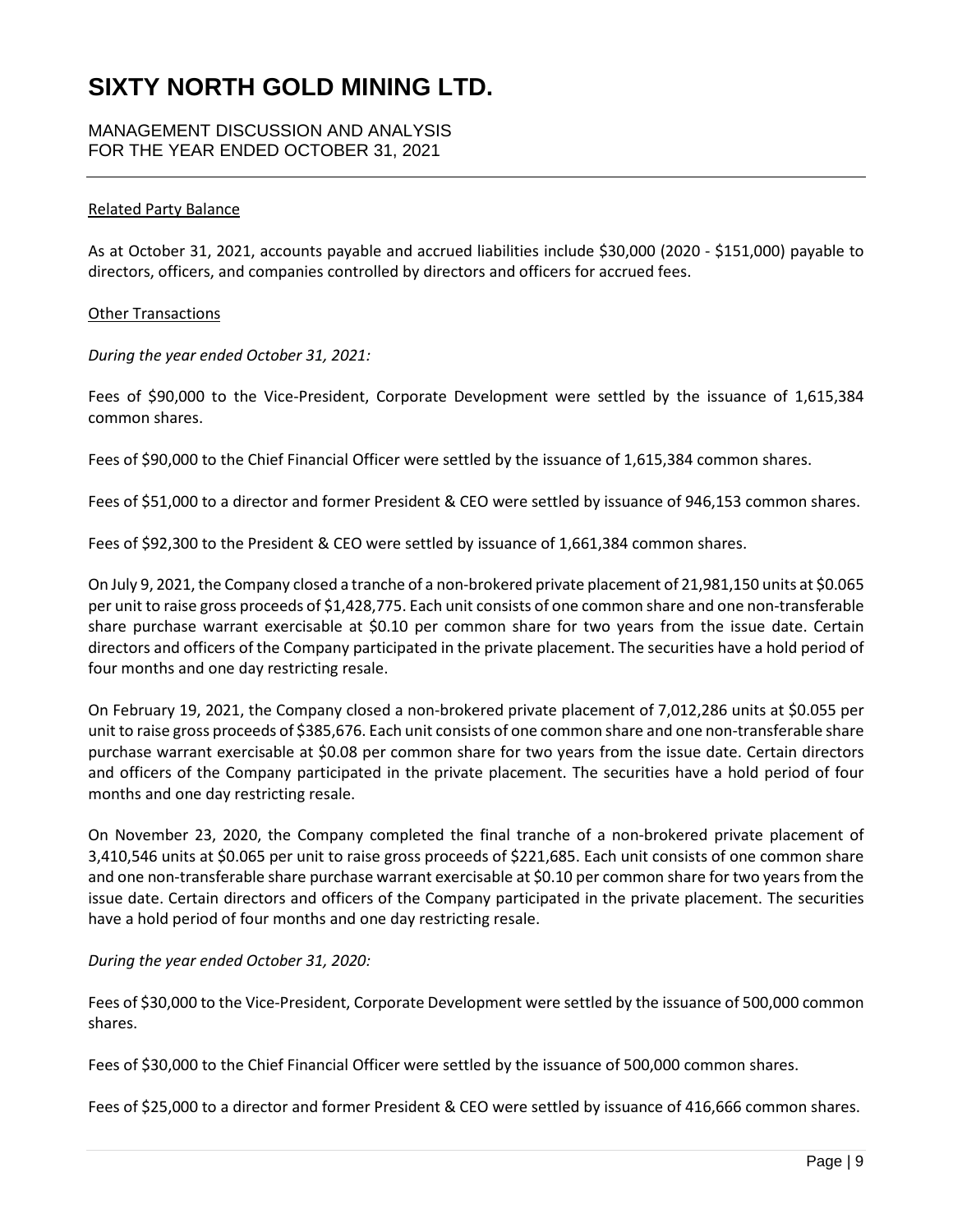MANAGEMENT DISCUSSION AND ANALYSIS FOR THE YEAR ENDED OCTOBER 31, 2021

Fees of \$20,000 to the President & CEO were settled by issuance of 333,333 common shares.

On October 29, 2020, the Company completed a tranche of a non-brokered private placement of 2,397,300 units at \$0.065 per unit to raise gross proceeds of \$155,825. Each unit consists of one common share and one nontransferable share purchase warrant exercisable at \$0.10 per common share for two years from the issue date. The Company's directors and officers participated in the private placement. The securities have a hold period of four months and one day restricting resale.

On August 13 and July 2, 2020, the Company completed the tranches of a non-brokered private placement of 17,320,000 units at \$0.05 per unit to raise gross proceeds of \$866,000. Each unit consists of one common share and one non-transferable share purchase warrant exercisable at \$0.075 per common share for two years from the issue date, subject to accelerated exercise provisions if the closing price of the shares is greater than \$0.15 per share for a period of at least ten consecutive trading days. The Company's directors and officers participated in the private placement. The securities have a hold period of four months and one day restricting resale. In connection with this private placement, the Company paid a cash commission of \$56,940 and issued agent's compensation warrants to purchase up to 1,139,600 shares, exercisable at \$0.075 per common share for two years from the issue date.

Unless otherwise noted, amounts due to related parties are non-interest bearing, unsecured and have no fixed terms of repayment. The above related party transactions were in the normal course of operations and measured at the exchange amount, which is the amount established and agreed to by the related parties.

## **SUBSEQUENT EVENTS**

On November 3, 2021, the Company made the first anniversary payment \$20,000 for the Hangstone Property.

On December 7, 2021, the Company made the annual royalty payment of \$25,552 (USD 20,000) to Giauque Holdings Ltd. due on January 30, 2022.

The Company incurred further exploration expenditures of \$620,000 on the Mon Property, bringing the total eligible exploration expenditures to \$5,419,706.

#### **Guarantees and Commitments**

Any contractual commitments and guarantees provided are discussed in Note 10 – Commitments, Note 4 – Exploration and Evaluations Assets, and Note 9 - Related Party Transactions and Balances of the financial statements.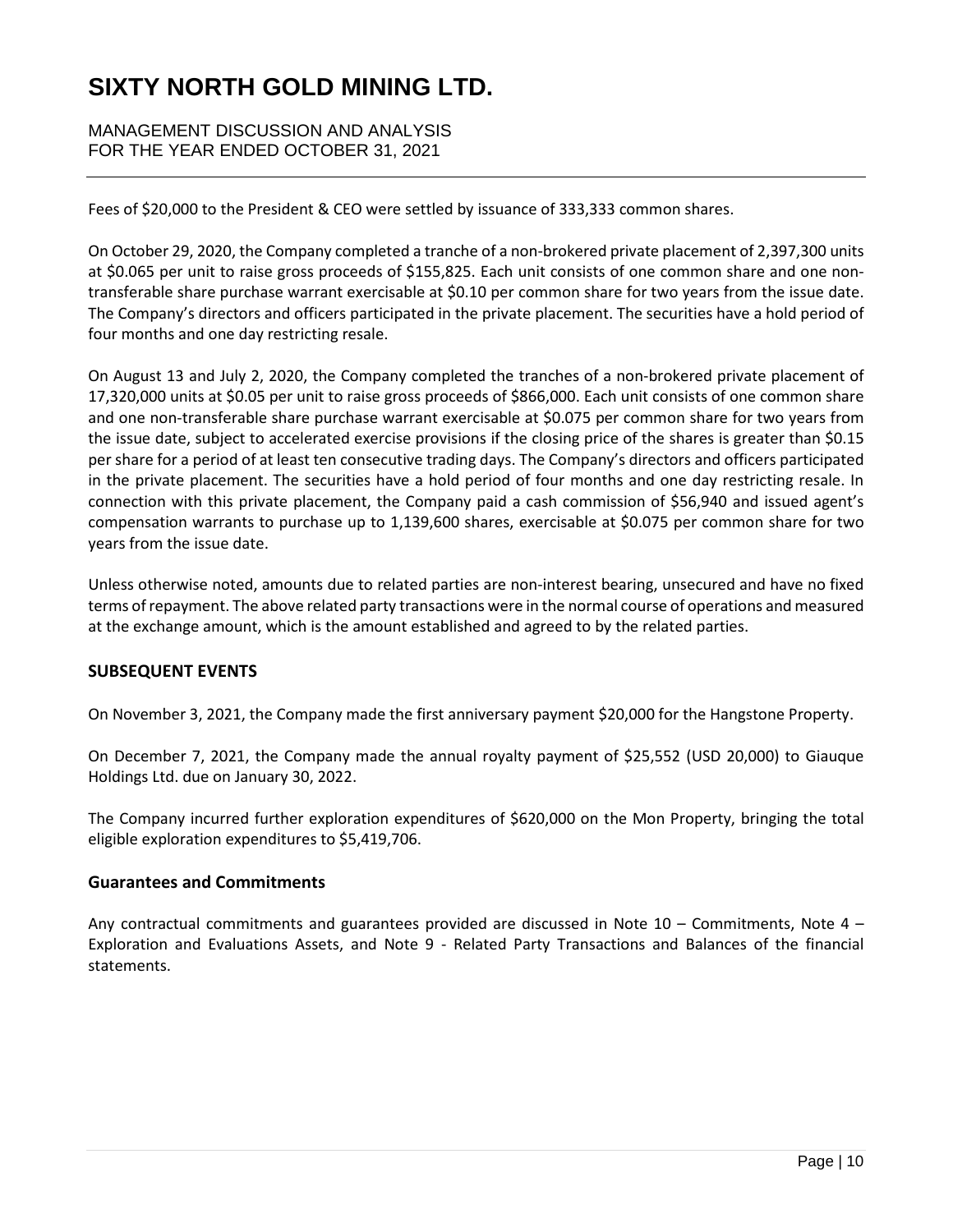MANAGEMENT DISCUSSION AND ANALYSIS FOR THE YEAR ENDED OCTOBER 31, 2021

### **Financial Instruments and Risks**

#### Fair Values and Classifications

The Company's financial instruments consist of cash and accounts payable. Financial instruments are classified into one of the following categories: FVTPL, FVTOCI, or amortized cost. The carrying values of the Company's financial instruments are classified into the following categories:

| Financial Instrument | Category       | October 31, 2021 | October 31, 2020 |
|----------------------|----------------|------------------|------------------|
| Cash                 | <b>FVTPL</b>   | \$1,191,995      | 291.688          |
| Accounts payable     | Amortized cost | 16.715           | 44.949           |

The Company measures certain financial instruments and other items at fair value. To determine the fair value, the Company uses the fair value hierarchy for inputs used in measuring fair value that maximizes the use of observable inputs and minimizes the use of unobservable inputs by requiring that the most observable inputs be used when available. Observable inputs are inputs market participants would use to value an asset or liability and are developed based on market data obtained from independent sources. Unobservable inputs are inputs based on assumptions about the factors market participants would use to value an asset or liability. The three levels of inputs that may be used to measure fair value are as follows:

- Level 1 Observable inputs such as quoted prices in active markets;
- Level 2 Inputs, other than the quoted prices in active markets, that are observable either directly or indirectly; and
- Level 3 Unobservable inputs in which there is little or no market data, which require the reporting entity to develop its own assumptions.

Assets and liabilities are classified based on the lowest level of input that is significant to the fair value measurements. Changes in the observability of valuation inputs may result in a reclassification of levels for certain securities within the fair value hierarchy.

The fair value of cash is measured on the statement of financial position using level 1 of the fair value hierarchy. The fair values of accounts payable and due to contractor approximate their respective carrying values because of their immediate or short-term nature.

#### Financial Instrument Risk Exposure

The Company's financial instruments are exposed to certain financial risks, including credit risk, currency risk and liquidity risk.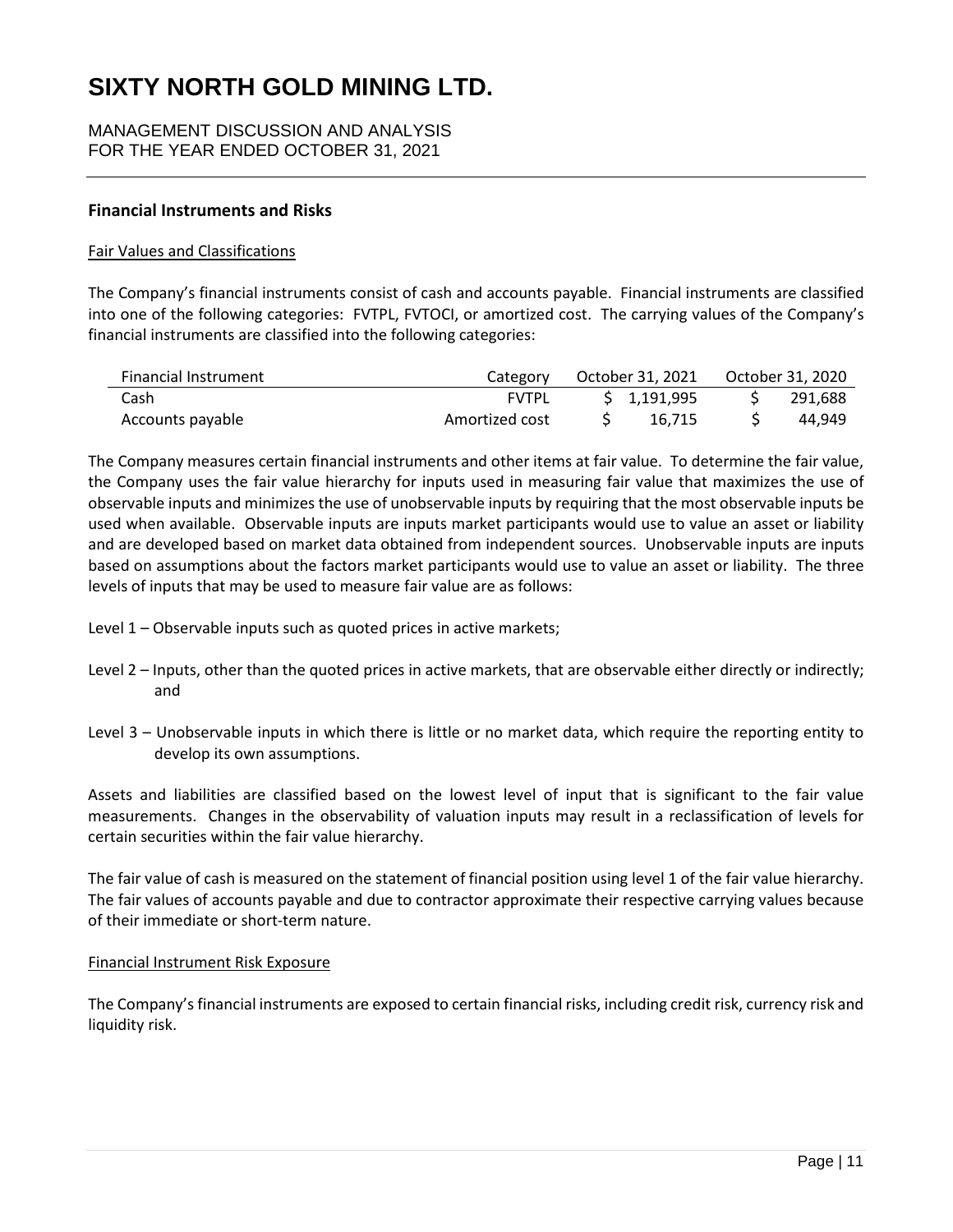MANAGEMENT DISCUSSION AND ANALYSIS FOR THE YEAR ENDED OCTOBER 31, 2021

### (a) Credit risk

Credit risk is the risk of financial loss to the Company if a counterparty to a financial instrument fails to meet its contractual obligations and arises principally from the Company's cash and accounts receivable. The carrying amount of the financial assets represents the maximum credit exposure. The Company limits its exposure to credit risk on cash by placing these financial instruments with reputable and major financial institutions.

#### (b) Currency risk

The Company's expenses are denominated in Canadian dollars. The Company's corporate office is based in Canada and current exposure to rate fluctuations is minimal. The Company does not have significant foreign currency denominated monetary liabilities.

(c) Liquidity risk

Liquidity risk is associated with the inability to meet obligations as they become due and is minimized by maintaining sufficient cash and deposit balances to cover operating and exploration costs over a reasonable future period.

### **Outstanding Share Data**

The Company has authorized an unlimited number of common shares without par value.

As of the date of the MD&A, 144,784,102 common shares were issued and outstanding.

The outstanding warrants are as follows:

| <b>Expiry Date</b> | <b>Exercise Price</b> | Number of Warrants |
|--------------------|-----------------------|--------------------|
| July 2, 2022       | \$0.075               | 3,520,000          |
| August 13, 2022    | \$0.075               | 14,939,600         |
| October 29, 2022   | \$0.10                | 2,397,300          |
| November 23, 2022  | \$0.10                | 3,497,541          |
| February 19, 2023  | \$0.08                | 7,092,286          |
| March 5, 2023      | \$0.08                | 2,220,000          |
| July 9, 2023       | \$0.10                | 22,105,150         |
| August 11, 2023    | \$0.075               | 10,800,000         |
| August 12, 2023    | \$0.10                | 12,187,044         |
| August 30, 2024    | \$0.10                | 6,360,000          |
|                    |                       | 85,118,921         |
|                    |                       |                    |